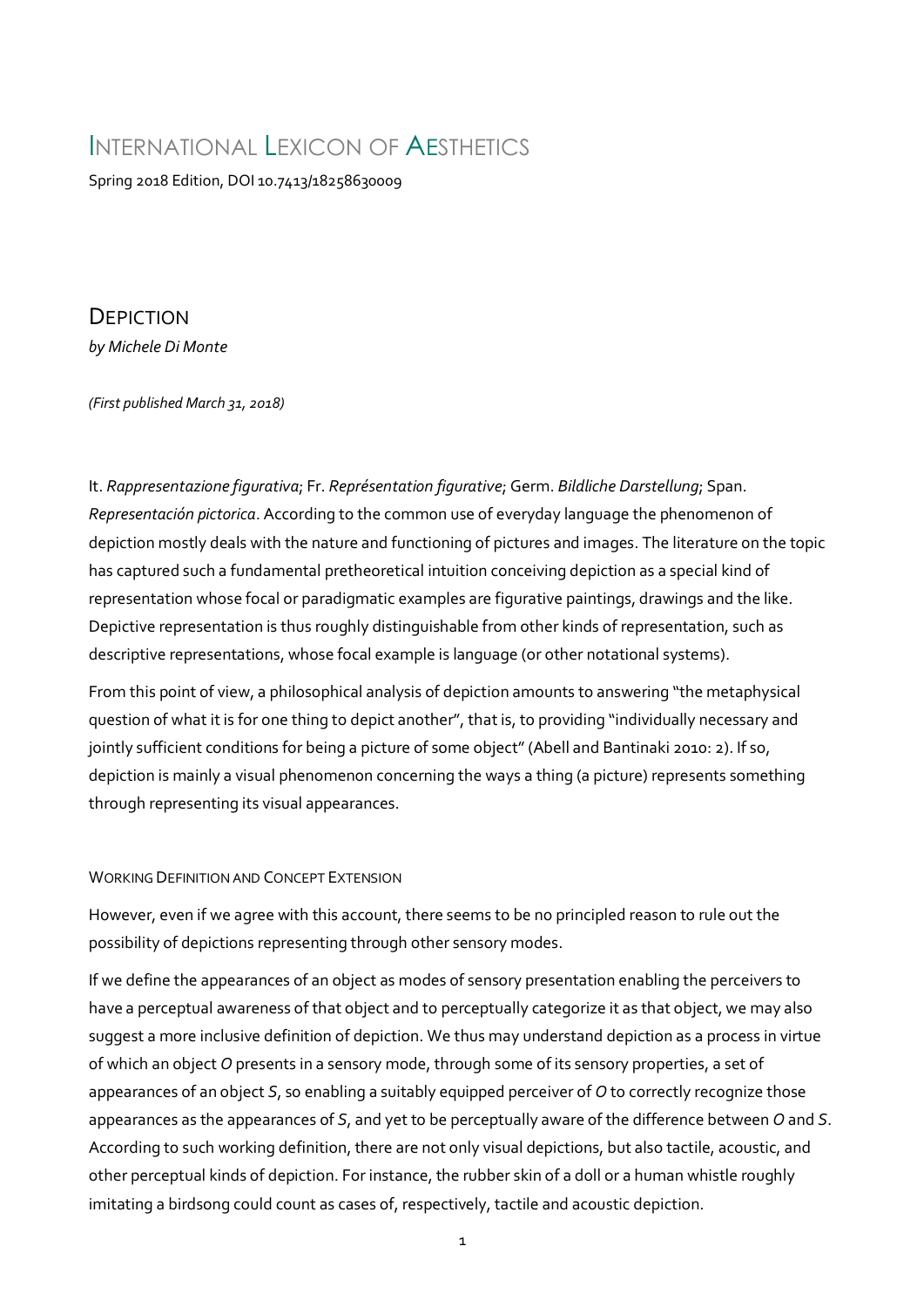#### DEPICTION

On the other hand, if we assume that depiction is always a perceptual representation of something recognizable, then we have to exclude from the concept all those traditional artistic media which are not depictive in this sense, such as abstract painting or sculpture, architecture and other aniconic forms.

### CONVENTIONS, CULTURE AND HISTORY

With rare exceptions (Lopes 1997; Hopkins 2000; Kulvicki, 2006: 106-114), the modern debates on depiction have almost exclusively focused on its visual dimension, tackling the many problems raised by the making, understanding and use of pictures (and only occasionally those concerning sculptures; see Clapin 1999 and Hopkins 2004).

From the end of the 60s to the beginning of the 90s one of the central issues of the debate has been that of the alleged conventionality of pictorial representation. Nelson Goodman (1968), in particular, famously challenged the commonsensical idea that depiction is based on visual resemblance, according to the classical theory of mimesis. For Goodman, on the contrary, depiction is essentially a symbolic denotational system, depending for its functioning on the application of conventional codes culturally and historically indexed, not unlike language. From a more explicitly semiotic point of view, the question of the pictoriality of a certain object "is posed – as Greimas put it (1984: 9) – only if an iconizing reading grid is postulated and applied to the interpretation of such objects, but this is not the necessary condition for their apperception, and it does not exclude the existence of other modes of reading that are just as legitimate", because every reading grid is subject to cultural relativism. Such semiotic approaches are often based on antirealist epistemological assumptions (Groupe  $\mu$  1992), but they have in any case to face several difficulties, which should be obvious. For instance, it is hardly understandable how to postulate, apply or even conceive an "iconizing grid" if one has not already experienced an actual case of iconic representation in the first place and has not generalized upon it. On the other hand, it seems unlikely that the mere projection of an iconizing grid on an abstract painting – such as a work by Barnett Newman – could make someone see it as, say, a portrait of a woman, not to mention the problem of the standards required to establish when a reading is "legitimate".

Goodman's essay had a large influence on the contemporary debate, but also raised several doubts and objections (for instance, among others, Gombrich 1982: 279), although some recent authors, notably John Kulvicki (2006 and 2014), has been inspired by his work, defending the idea of the symbolic nature of depiction as a denotative structural system. However, in the last decades the authors concerned with the philosophy of depiction rather aimed at discussing and refining, even if from different perspectives, the basic intuition that pictures represent by (some kind of) resemblance, and so they tried to settle the vexed questions of reflectivity, symmetry and vagueness typically entailed by similarity relations.

## SUBJECTIVE EXPERIENCE AND OBJECTIVE PROPERTIES

According to the current literature, the most relevant approaches in the field are usually divided into two main groups. In the first group there are the so-called "Resemblance Theories of Depiction", which draw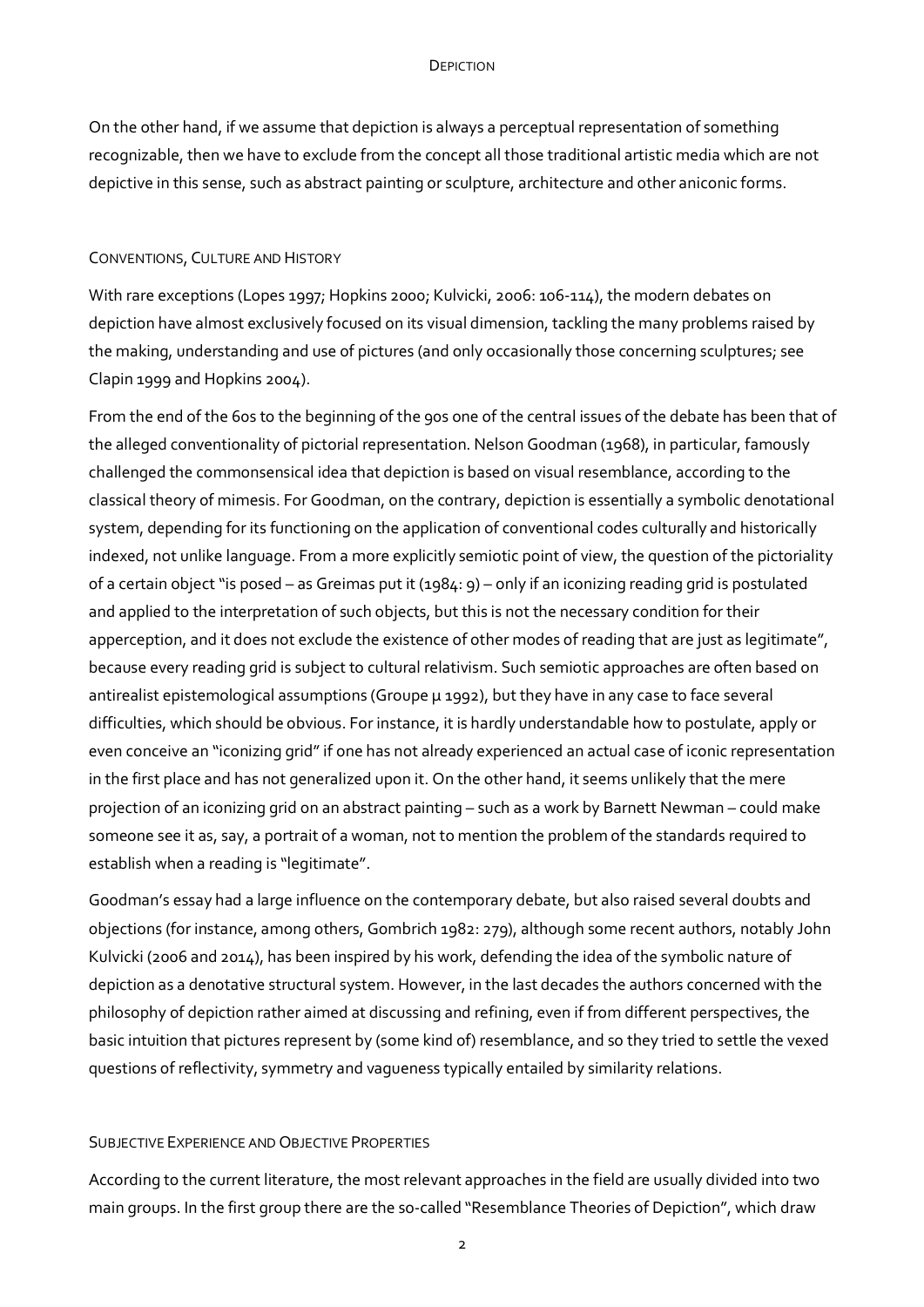on the essential role played by visual resemblance in pictorial representations. In the second group there are the so-called "Psychological Theories", which explain depiction primarily in terms of the psychological experiences or states of mind pictures are designed to trigger in perceivers. As a matter of fact, there are many overlaps between the two groups, either implicitly or explicitly, for the relevant similarities between pictures and objects, whatever their specific nature may be, are to be actually perceived, in any case. On the other hand, the effectiveness of the recognitional skills or the specific phenomenology of picture viewing experienced by the perceiver depend in a way or another on the possibility of a matching between picture and object, that is a kind of visual resemblance, if only an experienced resemblance or, at the very least, a resemblance between the psychological states involved in perceiving, respectively, the real object face-to-face and the same object depicted in the picture.

A more substantive distinction has been recently suggested by John Hyman (2006 and 2013), who contrasted subjectivist theories, stemming from Descartes, with objectivist theories, stemming from Plato. According to Hyman's objectivist claim, the resemblance in form and colour pictorially connecting pictures and objects – which he identifies in the occlusion shape of objects – "belongs to optics, not psychology" (Hyman 2013: 143). Other authors, however, have recently tried to combine the merits of different accounts in a "syncretistic" view (Voltolini 2013 and 2015), that aims to reconcile the configurational dimension of depiction, that is the visual information objectively structured in the vehicle, and its recognitional dimension, so capturing also the essential feature of twofoldness which has often been considered as a distinctive property of images and pictures, from Aristotle (*De memoria* 450b 25) to Polanyi and Wollheim (1980 and 1987).

After all, the ontological point is that the perceptual awareness of depiction *qua* depiction must involve more than simple perception of an objective likeness. Where an animal could only discriminate sameness or otherness, a man is able to apprehend an "image of", and that is not a matter of the degree of likeness, but of a conceptual dimension which is essentially constitutive of a specific object, namely, in Hans Jonas' words, an *eidos* (Jonas 1961: 169).

No matter what approach is adopted, the theory of depiction has to deal with a number of puzzling ontological, epistemological and aesthetic problems which we cannot discuss here in detail. One of the most debated issues is the question of the standards of correctness in identifying and articulating the representational contents of depictive objects. Rejecting the idea that depiction is essentially denotation, many authors argued that pictures rather represent the perceptual aspects or the optical array of an object or scene (Ingarden 1962; Gibson 1971). In other words, depiction concerns the "sense" – the modes of presentation – not the "reference", as Hyman (2013 and 2017) put it drawing on the well-known Fregean distinction. However, even putting aside the problem of non-existent or imaginary objects, the perceptual aspects projected in a picture are potentially compatible with a large number of different items, so that the object depicted is referentially under-determined by the configurational properties of the picture (Gombrich 1960). The famous portrait of the *Fornarina* by Raphael, for instance, might depict the painter's mistress or just a model, but also, say, an identical twin sister, a hyper-realistic wax sculpture, a silhouette, another indistinguishable painting and so on.

3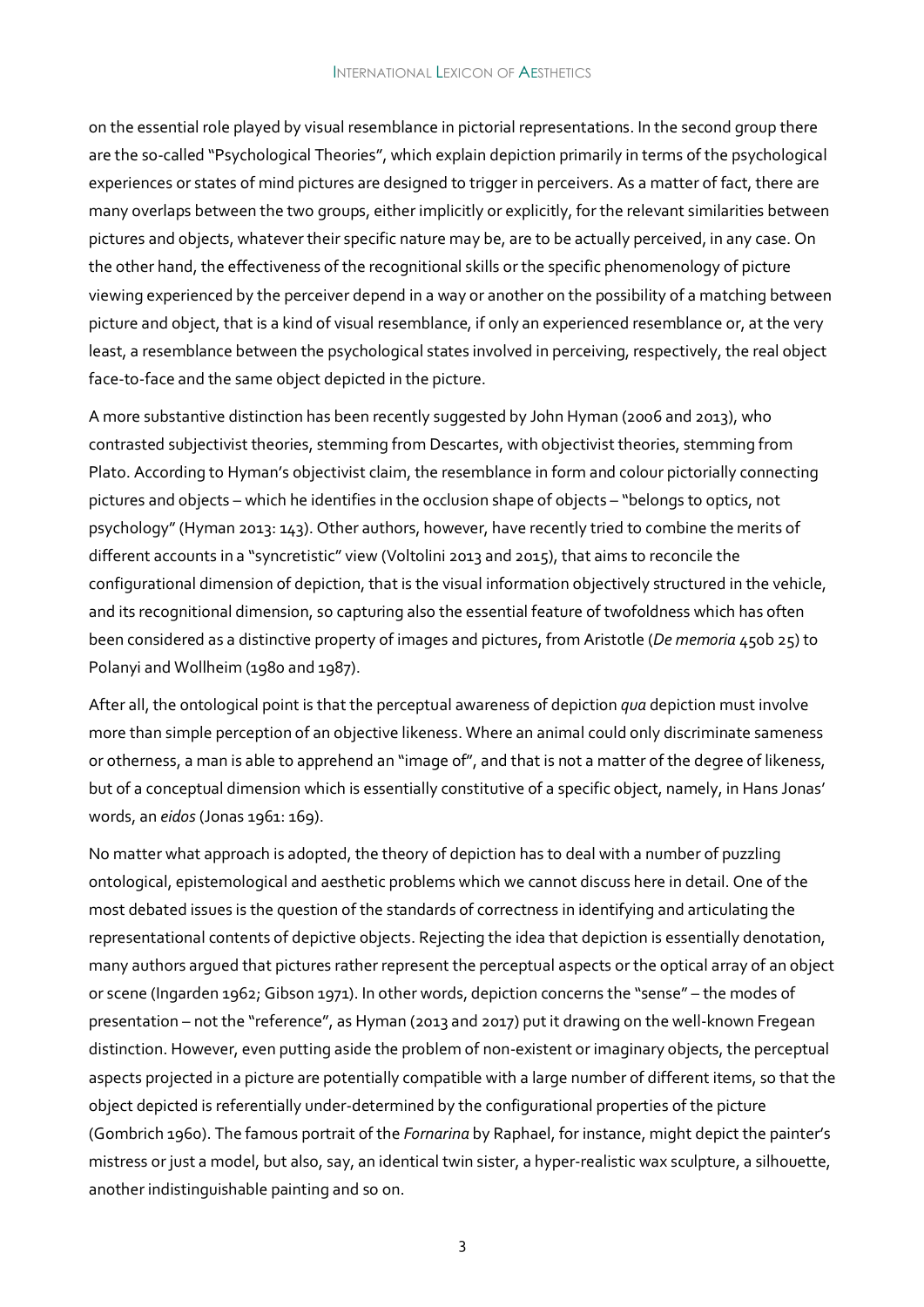#### DEPICTION

So, even if we assume that the "figurativity" of pictures might be phenomenologically "self-sufficient" (Spinicci 2008: 85), we are still left with the problem of ascertaining the right picture visual content, that is the object whose aspect or "sense" we see in the painting, the *Bildsujet*, as Husserl has described it (Husserl 1980: 18-20). One way to answer the question is to take into account the intentions of the artist, but even when they are easily accessible to the viewer the fact remains that the artist or author may hold erroneous beliefs about the look and the identification of certain objects. These difficulties notwithstanding, it seems nevertheless reasonable, on a more general level, to maintain that pictures denote and stand for something when they are specifically used to do so (Novitz 1977).

Be that as it may, such quandaries have relevant consequences for the proper understanding of the meaning of pictures, as well as for their aesthetic appreciation and historical interpretation. As the case clearly shows, the problems raised by the philosophy of depiction are connected in a complex network of different factors involving psychology, habits, techniques, conventions, cultural trends and contextual conditions, although we should not overlook "the distinction between pictures and their creation on the one hand, and the use made of pictures on the other" (Novitz 1977: 7).

#### **BIBLIOGRAPHY**

- C. Abell, K. Bantinaki (eds.), *Philosophical Perspectives on Depiction*, Oxford-New York, Oxford University Press, 2010.
- B. Blumson, *Resemblance and Representation*, Cambridge, Open Book Publisher, 2014.
- R. Briscoe, *Depiction, Pictorial Experience, and Vision Science*, "Philosophical Topics", 2 (2016): 43-81.
- H. Clapin, *Visual Representation and Taxonomy*, in R. Paton, I. Neilson (eds.), *Visual Representations and Interpretations*, London, Springer, 1999: 313-321.
- J. Gibson, *The Information Available in Pictures*, *"Leonardo",* 4 (1971): 27-35.
- E. Gombrich, *Art and Illusion*, New York, Pantheon Books, 1960.
- *The Image and the Eye*, Oxoford, Phaidon, 1982.
- N. Goodman, *Languages of Art*, London, Oxford University Press, 1968.
- D. Gregory, *Showing, Sensing, and Seeming*, Oxford-New York, Oxford University Press, 2013.
- A.J. Greimas, *Sémiotique figurative et sémiotique plastique*, "Actes Semiotiques", 60 (1984): 3-24.
- Groupe µ, *Traité du signe visuel. Pour une rhétorique de l'image*, Paris, Seuil, 1992.
- H. Hecht, R. Schwartz, M. Atherton (eds.), *Looking into Pictures*, Cambridge, MIT Press, 2003.
- R. Hopkins, *Picture, Image and Experience*, Cambridge, Cambridge University Press, 1998.
- *— Touching Pictures*, "British Journal of Aesthetics"*,* 40 (2000): 149-67.
- *Painting, Sculpture, Sight, and Touch*, "British Journal of Aesthetics"*,* 24 (2004): 149-66.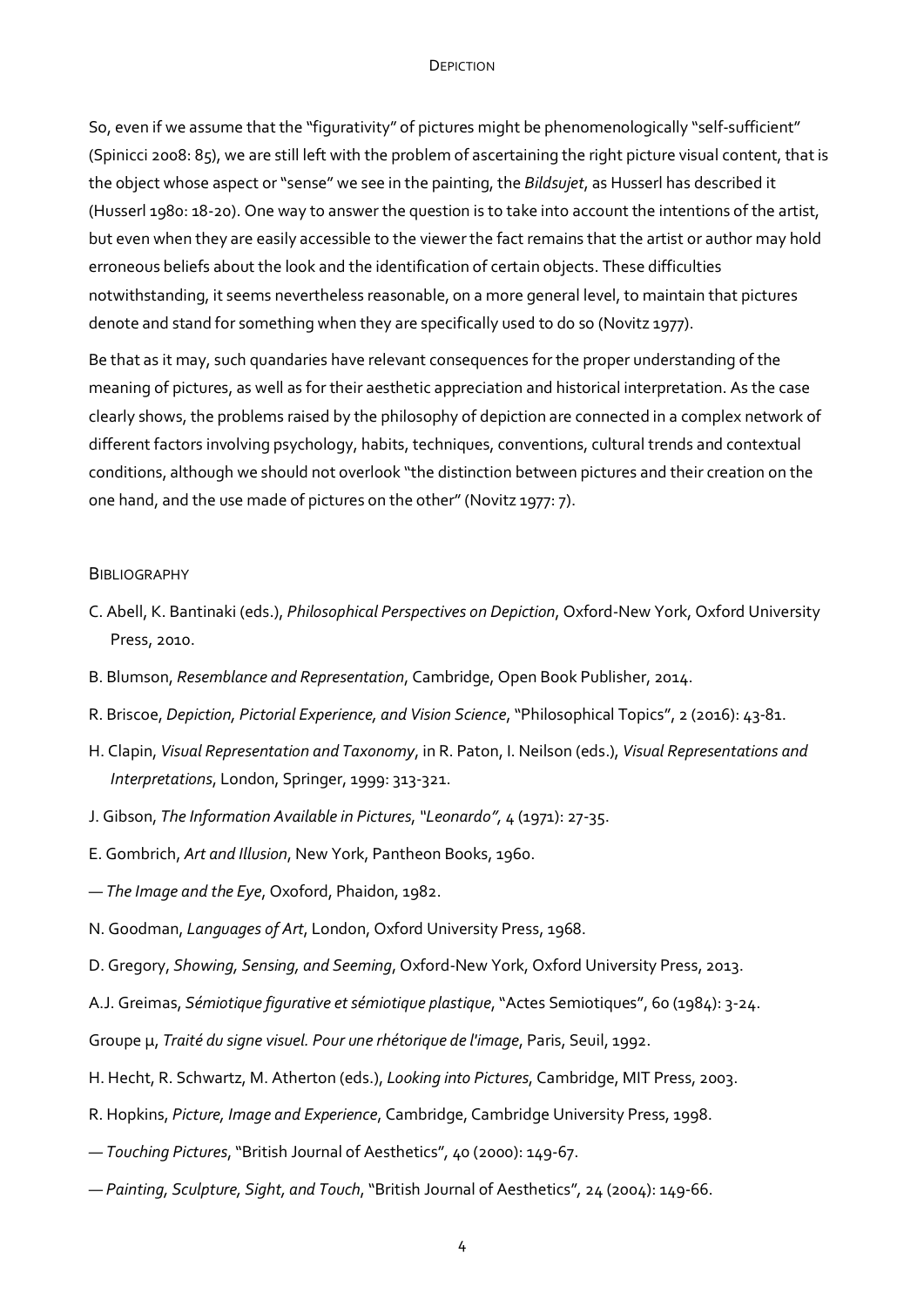- E. Husserl, *Phantasie, Bildbewusstsein, Erinnerung*, Den Haag, Nijhoff, 1980.
- J. Hyman, *The Objective Eye. Colour, Form, and Reality in the Theory of Art*, Chicago, Chicago University Press, 2006.
- *Depiction*, "Royal Institute of Philosophy Supplement", 71 (2013): 129-150.
- J. Hyman, K. Bantinaki, *Depiction*, in *The Stanford Encyclopedia of Philosophy, ed. by* E.N. Zalta, 2017, https://plato.stanford.edu/archives/sum2017/entries/depiction/.
- R. Ingarden, *Untersuchungen zur Ontologie der Kunst*, Tübingen, Niemeyer, 1962.
- H. Jonas, *Homo Pictor und die Differentia des Menschen*, "Zeitschrift für philosophische Forschung", 15 (1961): 161-176.
- J. Kulvicki, *On Images*, Oxford-New York, Oxford University Press, 2006.
- *Images*, New York, Routledge, 2014.
- D. Lopes, *Understanding Pictures*, Oxford-New York, Oxford University Press, 1996.
- *Art Media and the Sense Modalities: Tactile Pictures*, "Philosophical Quarterly", 47 (1997): 425-440.
- M. Matthen, *Seeing, Doing, and Knowing*, Oxford-New York, Oxford University Press, 2005.
- B. Nanay, *Perceiving Pictures*, "Phenomenology and the Cognitive Sciences", 10 (2011): 461-480.
- M. Newall, *What is a Picture?,* Basingstoke, Palgrave Macmillan, 2011.
- A. Noe, *Varieties of Presence*, Cambridge, Harvard University Press, 2012.
- D. Novitz, *Pictures and their Use in Communication: A Philosophical Essay*, The Hague, Nijhoff, 1977.
- P. Spinicci, *Simile alle ombre e al sogno*. *La filosofia dell'immagine*, Torino, Bollati Boringhieri, 2008.
- A. Voltolini, *Immagine*, Bologna, Il Mulino, 2013.
- *A Syncretistic Theory of Depiction*, London-New York, Palgrave Macmillan, 2015.
- K. Walton, *Depiction, Perception, and Imagination*, "The Journal of Aesthetics and Art Criticism", 60 (2002): 27-35.
- R. Wollheim, *Art and its Object*, Cambridge, Cambridge University Press, 1980.
- *Painting as an Art*, London, Thames & Hudson, 1987.